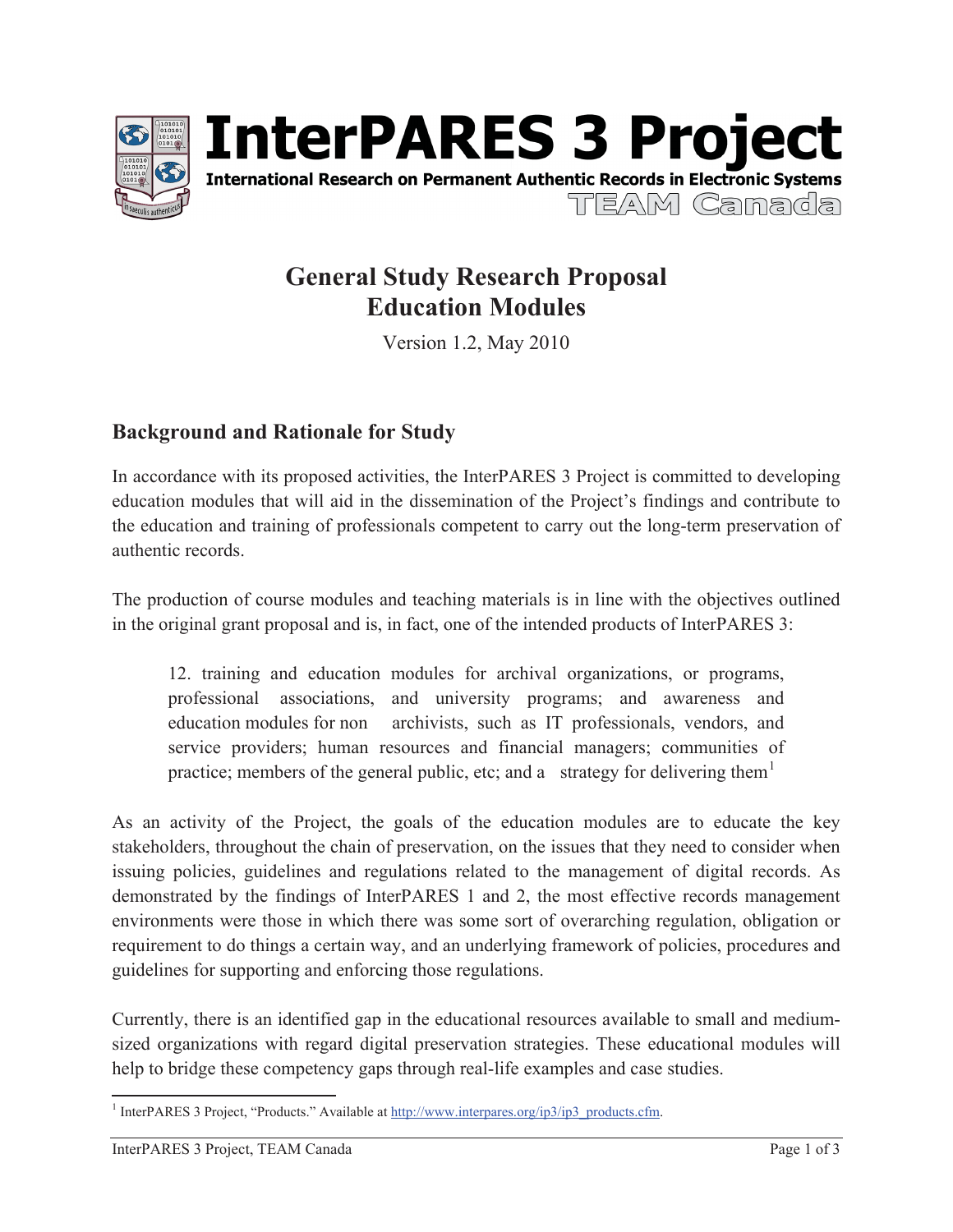# **Research Objective(s)**

The objectives of this study are to develop awareness and educational materials that can:

- 1. Enable the staff of small and medium archival organizations and programs to plan for and carry out digital preservation through the creation of kits for in-house training;
- 2. Assist professional associations in promoting career development for their members;
- 3. Provide university programs with content and structure for university courses on digital preservation;
- 4. Provide non-professionals (i.e. non archivists) with the necessary tools to create, manage and preserve authentic records; and
- 5. Identify effective delivery methods and dissemination tools for this content.

### **Research Approach**

Prior to the development of the InterPARES 3 education modules, it is necessary to undertake an environment scan of the current educational resources offered to archivists and records managers to aid in effective digital preservation. To accomplish this, the following approach to the research will be undertaken:

- 1. The identification and analysis of the existing education resources that address the management and preservation of digital records throughout their lifecycle;
- 2. Identification of the target audiences for the education modules, including an analysis of their needs and existing skills and knowledge;
- 3. Identify the themes the educational modules should address;
- 4. Develop educational modules based on InterPARES 3 case studies, products and tools (e.g., policies and procedures), and;
- 5. Select dissemination and presentation methods that effectively deliver content to users.

#### **Plan of Action**

| <b>Activities</b> |                                                  | <b>Target Dates</b>             |
|-------------------|--------------------------------------------------|---------------------------------|
|                   | 1. Present research proposal and draft annotated |                                 |
|                   | bibliography of existing educational resources.  | TEAM Canada Plenary Workshop 06 |
|                   | 2. Address any gaps in bibliography based on     | Spring/Summer 2010              |
|                   | feedback from TEAM Canada Plenary, May           |                                 |
|                   | 2010.                                            |                                 |
|                   | 3. Identify themes for education modules.        | Summer 2010                     |
|                   | 4. Draft education modules. Select               | Summer 2010 through Winter 2011 |
|                   | dissemination/presentation methods.              |                                 |
|                   | 5. Present draft education modules.              | TEAM Canada Plenary Workshop 07 |